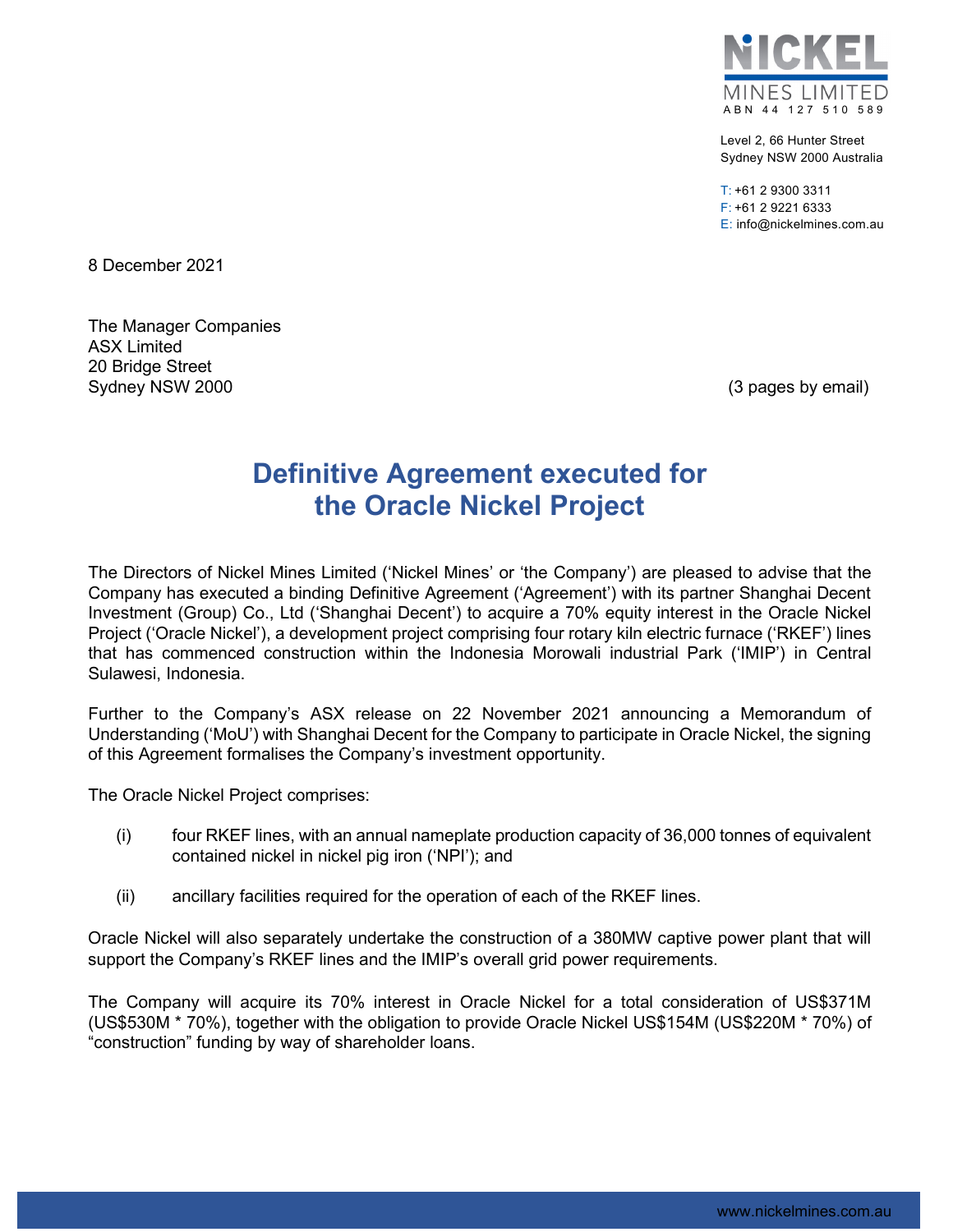The following payment schedule has been agreed.

| <b>Date</b>                            | <b>Amount</b><br><b>(US\$M)</b> | <b>Cumulative</b><br><b>(US\$M)</b> |                                                  | $%$ of<br><b>ONI</b> |
|----------------------------------------|---------------------------------|-------------------------------------|--------------------------------------------------|----------------------|
| Signing of MoU                         | 10.0                            | 10.0                                | Paid                                             |                      |
| <b>Signing of Definitive Agreement</b> | 20.0                            | 30.0                                |                                                  |                      |
| By 31 March 2022                       | 23.0                            | 53.0                                |                                                  | 10%                  |
| By 30 June 2022                        | 106.0                           | 159.0                               |                                                  | 30%                  |
| By 30 September 2022                   | 46.2                            | 205.0                               | 1 <sup>st</sup> construction<br>shareholder loan |                      |
| By 31 December 2022                    | 212.0                           | 417.2                               |                                                  | 70%                  |
|                                        | 46.2                            | 463.4                               | $2nd$ construction<br>shareholder loan           |                      |
| By March 2023                          | 61.6                            | 525.0                               | 3 <sup>rd</sup> construction<br>shareholder loan |                      |
| <b>Total</b>                           | 525.0                           |                                     |                                                  |                      |

The terms of the Agreement provide for Shanghai Decent to take a lead role in the design and construction of Oracle Nickel with commissioning of the four Oracle RKEF lines to commence no later than 19 February 2023 and the power plant to commence comissioning no later than 19 July 2023 (subject to any force majeure event).

Actual construction costs for the Oracle Nickel Project together with the power plant shall not exceed US\$750M with Shanghai Decent undertaking to indemnify Nickel Mines for any construction costs exceeding US\$750M.

The Company's investment in Oracle Nickel will be undertaken under a replica structure to its Hengjaya Nickel, Ranger Nickel and Angel Nickel investments, with Nickel Mines acquiring its interest in Oracle Nickel through two Singaporean incorporated holding companies that will wholly own an Indonesian incorporated PMA operating company, PT Oracle Nickel Industry ('PT ONI'), that will wholly own Oracle Nickel's four RKEF lines and its power plant.

In addition to standard representations and warranties for an agreement of this nature, notable commercial parameters in the Agreement include:

- (i) Shareholder Approval: completion of the transaction is subject to shareholder approval, with a General Meeting of Shareholders expected to be held in Q1 2022. An Independent Expert Valuation Report is nearing completion and will be included in the Notice of Meeting;
- (ii) Off-Take of NPI: Shanghai Decent irrevocably and unconditionally undertakes to procure all of the NPI product from PT ONI at market prices for NPI in China and shall indemnify Nickel Mines for all and any losses, costs or damages should it fail to fulfil this obligation; and
- (iii) Acquisition Funding: it is agreed that the acquisition consideration may be funded by existing cash reserves, debt funding and equity funding (or a combination thereof) at Nickel Mines' sole discretion.